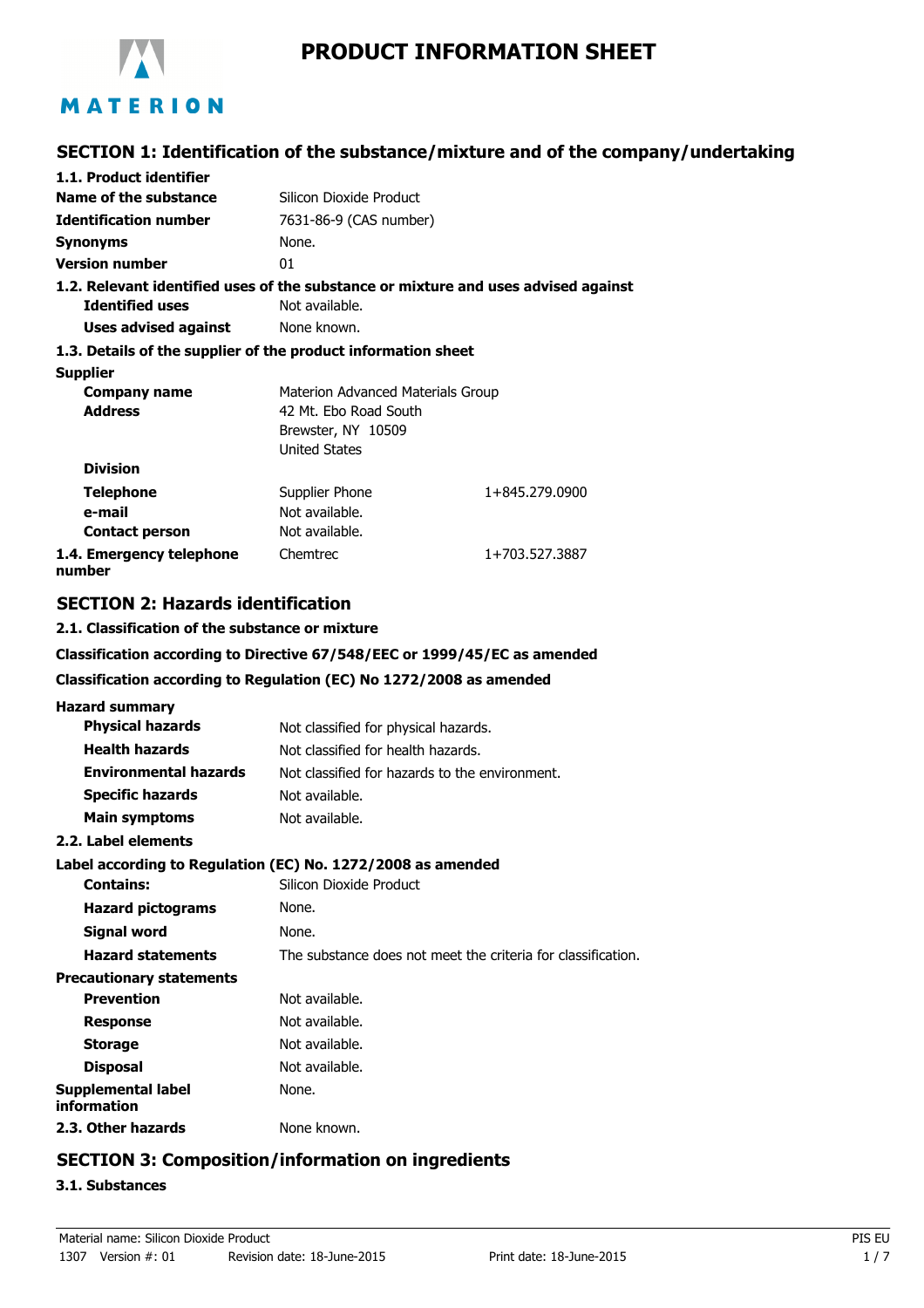| General information<br><b>Chemical name</b> |          | $\frac{0}{0}$ | CAS-No. / EC<br>No.    | <b>REACH Registration No.</b> | INDEX No.                | <b>Notes</b> |
|---------------------------------------------|----------|---------------|------------------------|-------------------------------|--------------------------|--------------|
| Silicon Dioxide Product                     |          | $100 - 100$   | 7631-86-9<br>231-545-4 | $\overline{\phantom{a}}$      | $\overline{\phantom{0}}$ |              |
| <b>Classification:</b>                      | DSD: -   |               |                        |                               |                          |              |
|                                             | $CLP: -$ |               |                        |                               |                          |              |

## **SECTION 4: First aid measures**

| <b>General information</b>                                                               | Not available. |
|------------------------------------------------------------------------------------------|----------------|
| 4.1. Description of first aid measures                                                   |                |
| <b>Inhalation</b>                                                                        | Not available. |
| <b>Skin contact</b>                                                                      | Not available. |
| Eye contact                                                                              | Not available. |
| Ingestion                                                                                | Not available. |
| 4.2. Most important<br>symptoms and effects, both<br>acute and delayed                   | Not available. |
| 4.3. Indication of any<br>immediate medical attention<br>and special treatment<br>needed | Not available. |

# **SECTION 5: Firefighting measures**

| <b>General fire hazards</b>                                                | Not available. |
|----------------------------------------------------------------------------|----------------|
| 5.1. Extinguishing media                                                   |                |
| <b>Suitable extinguishing</b><br>media                                     | Not available. |
| Unsuitable extinguishing<br>media                                          | Not available. |
| 5.2. Special hazards arising<br>from the substance or<br>mixture           | Not available. |
| 5.3. Advice for firefighters<br><b>Special protective</b><br>equipment for | Not available. |

**firefighters**

### **SECTION 6: Accidental release measures**

## **6.1. Personal precautions, protective equipment and emergency procedures**

| For non-emergency<br>personnel                               | Not available. |
|--------------------------------------------------------------|----------------|
| For emergency<br>responders                                  | Not available. |
| 6.2. Environmental<br>precautions                            | Not available. |
| 6.3. Methods and material for<br>containment and cleaning up | Not available. |
| 6.4. Reference to other<br>sections                          | Not available. |

## **SECTION 7: Handling and storage**

| 7.1. Precautions for safe<br>handling                                   | Not available. |
|-------------------------------------------------------------------------|----------------|
| 7.2. Conditions for safe<br>storage, including any<br>incompatibilities | Not available. |
| 7.3. Specific end use(s)                                                | Not available. |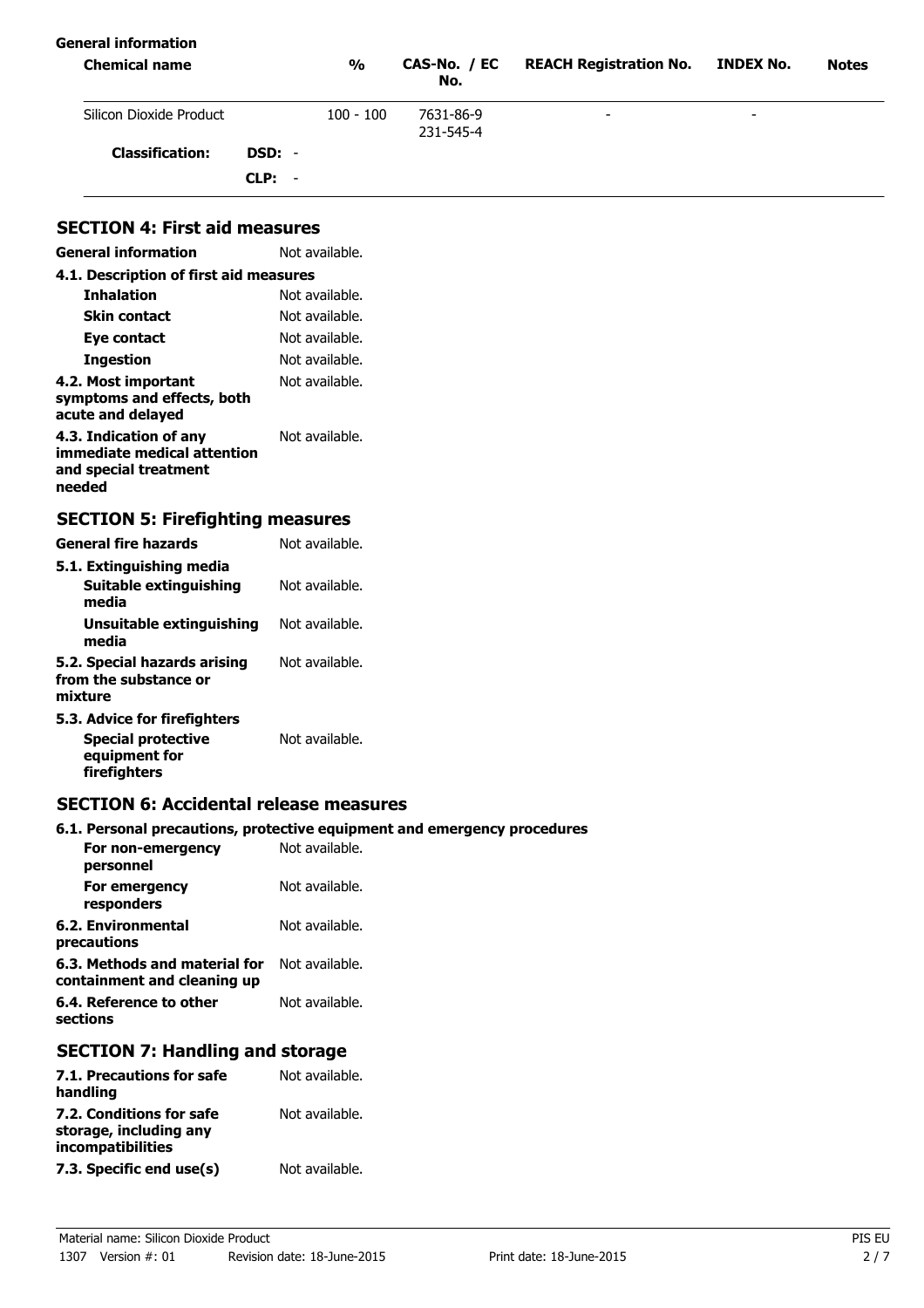## **SECTION 8: Exposure controls/personal protection**

## **8.1. Control parameters**

#### **Occupational exposure limits**

| Austria. MAK List, OEL Ordinance (GwV), BGBl. II, no. 184/2001<br><b>Material</b> | <b>Type</b>                                                                                                                   | <b>Value</b>       | <b>Form</b>           |
|-----------------------------------------------------------------------------------|-------------------------------------------------------------------------------------------------------------------------------|--------------------|-----------------------|
| Silicon Dioxide Product (CAS<br>7631-86-9)                                        | <b>MAK</b>                                                                                                                    | $4$ mg/m $3$       | Inhalable fraction.   |
| <b>Belgium. Exposure Limit Values.</b><br><b>Material</b>                         | <b>Type</b>                                                                                                                   | <b>Value</b>       |                       |
| Silicon Dioxide Product (CAS<br>7631-86-9)                                        | <b>TWA</b>                                                                                                                    | $10$ mg/m $3$      |                       |
| <b>Material</b>                                                                   | Bulgaria. OELs. Regulation No 13 on protection of workers against risks of exposure to chemical agents at work<br><b>Type</b> | <b>Value</b>       | <b>Form</b>           |
| Silicon Dioxide Product (CAS<br>7631-86-9)                                        | <b>TWA</b>                                                                                                                    | 10 mg/m $3$        | Inhalable fraction.   |
|                                                                                   | Croatia. Dangerous Substance Exposure Limit Values in the Workplace (ELVs), Annexes 1 and 2, Narodne Novine,                  | $0,07$ mg/m3       | Respirable fraction.  |
| 13/09<br><b>Material</b>                                                          | <b>Type</b>                                                                                                                   | <b>Value</b>       | <b>Form</b>           |
| Silicon Dioxide Product (CAS                                                      | <b>MAC</b>                                                                                                                    | $6$ mg/m $3$       | Total dust.           |
| 7631-86-9)                                                                        |                                                                                                                               | $2,4$ mg/m3        | Respirable dust.      |
| amended.                                                                          | Cyprus. OELs. Control of factory atmosphere and dangerous substances in factories regulation, PI 311/73, as                   |                    |                       |
| <b>Material</b>                                                                   | <b>Type</b>                                                                                                                   | <b>Value</b>       |                       |
| Silicon Dioxide Product (CAS<br>7631-86-9)                                        | <b>TWA</b>                                                                                                                    | $2$ mg/m $3$       |                       |
| <b>Czech Republic. OELs. Government Decree 361</b><br><b>Material</b>             | <b>Type</b>                                                                                                                   | <b>Value</b>       | <b>Form</b>           |
| Silicon Dioxide Product (CAS<br>7631-86-9)                                        | <b>TWA</b>                                                                                                                    | $4$ mg/m $3$       | Dust.                 |
| September 2001)                                                                   | Estonia. OELs. Occupational Exposure Limits of Hazardous Substances. (Annex of Regulation No. 293 of 18                       |                    |                       |
| <b>Material</b>                                                                   | <b>Type</b>                                                                                                                   | <b>Value</b>       | <b>Form</b>           |
| Silicon Dioxide Product (CAS<br>7631-86-9)                                        | <b>TWA</b>                                                                                                                    | $2$ mg/m $3$       | Respirable dust.      |
| <b>Material</b>                                                                   | Germany. TRGS 900, Limit Values in the Ambient Air at the Workplace<br><b>Type</b>                                            | <b>Value</b>       | <b>Form</b>           |
| Silicon Dioxide Product (CAS<br>7631-86-9)                                        | <b>AGW</b>                                                                                                                    | $4$ mg/m $3$       | Inhalable fraction.   |
| <b>Ireland. Occupational Exposure Limits</b><br><b>Material</b>                   | <b>Type</b>                                                                                                                   | <b>Value</b>       | <b>Form</b>           |
| Silicon Dioxide Product (CAS                                                      | <b>TWA</b>                                                                                                                    | $6$ mg/m $3$       | Total inhalable dust. |
| 7631-86-9)                                                                        |                                                                                                                               | $2,4$ mg/m3        | Respirable dust.      |
| <b>Material</b>                                                                   | Latvia. OELs. Occupational exposure limit values of chemical substances in work environment<br><b>Type</b>                    | <b>Value</b>       |                       |
| Silicon Dioxide Product (CAS<br>7631-86-9)                                        | <b>TWA</b>                                                                                                                    | 1 mg/m $3$         |                       |
| Norway. Administrative Norms for Contaminants in the Workplace<br><b>Material</b> | <b>Type</b>                                                                                                                   | <b>Value</b>       | <b>Form</b>           |
| Silicon Dioxide Product (CAS<br>7631-86-9)                                        | <b>TLV</b>                                                                                                                    | $1,5 \text{ mg/m}$ | Respirable dust.      |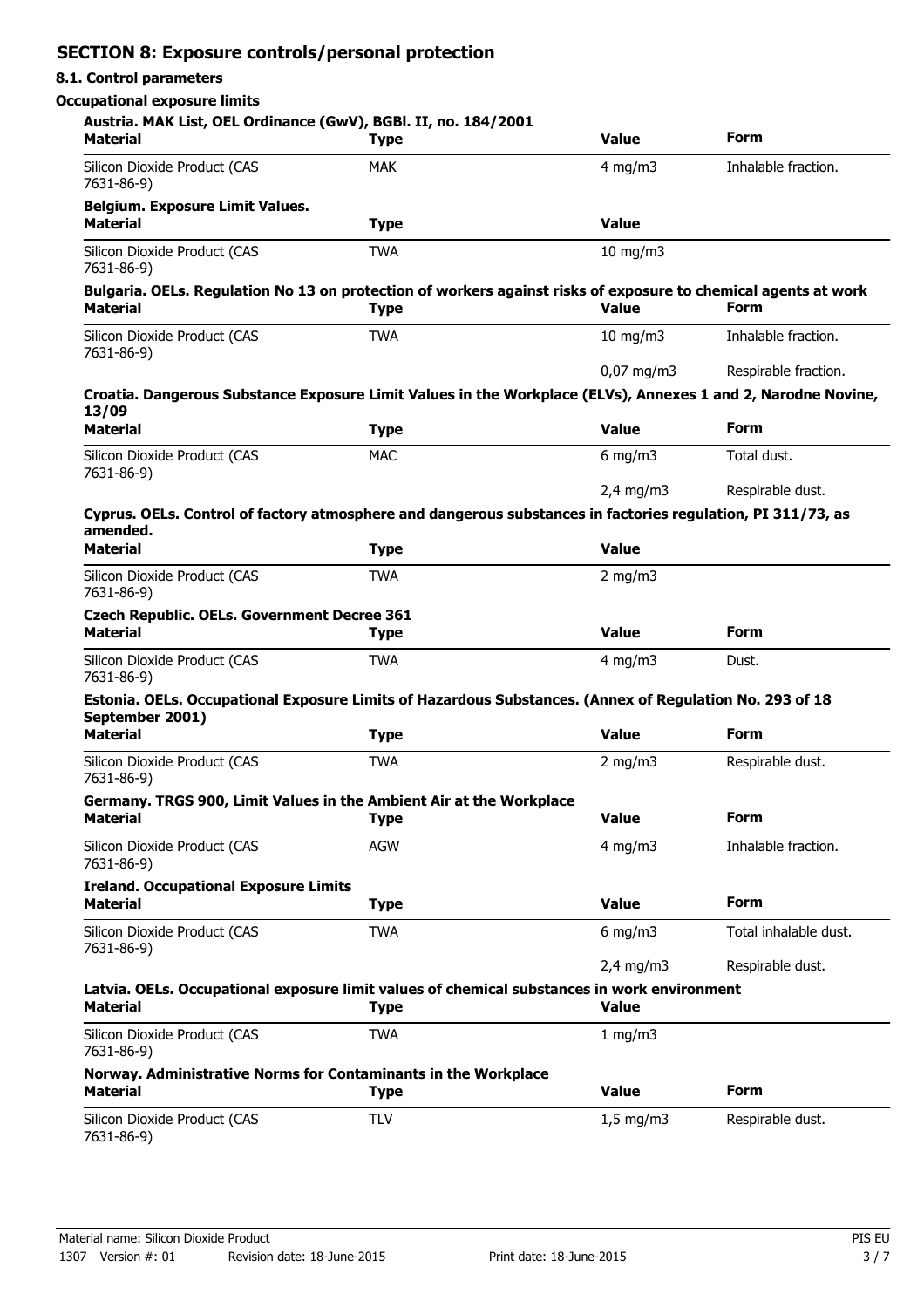| <b>Material</b>                                              | <b>Type</b>                                                                                                         | <b>Value</b>   | <b>Form</b>          |
|--------------------------------------------------------------|---------------------------------------------------------------------------------------------------------------------|----------------|----------------------|
| Silicon Dioxide Product (CAS<br>7631-86-9)                   | <b>TWA</b>                                                                                                          | 2 mg/m $3$     | Respirable fraction. |
|                                                              |                                                                                                                     | $10$ mg/m $3$  | Inhalable fraction.  |
| <b>Material</b>                                              | Slovakia. OELs. Regulation No. 300/2007 concerning protection of health in work with chemical agents<br><b>Type</b> | <b>Value</b>   |                      |
| Silicon Dioxide Product (CAS<br>7631-86-9)                   | <b>TWA</b>                                                                                                          | $0,3$ mg/m $3$ |                      |
|                                                              | Slovenia. OELs. Regulations concerning protection of workers against risks due to exposure to chemicals while       |                |                      |
| <b>Material</b>                                              | working (Official Gazette of the Republic of Slovenia)                                                              |                | <b>Form</b>          |
|                                                              | <b>Type</b>                                                                                                         | <b>Value</b>   |                      |
| Silicon Dioxide Product (CAS<br>7631-86-9)                   | <b>TWA</b>                                                                                                          | $4$ mg/m $3$   | Inhalable fraction.  |
| UK. EH40 Workplace Exposure Limits (WELs)<br><b>Material</b> | <b>Type</b>                                                                                                         | <b>Value</b>   | <b>Form</b>          |
| Silicon Dioxide Product (CAS<br>7631-86-9)                   | <b>TWA</b>                                                                                                          | 6 mg/m $3$     | Inhalable dust.      |
|                                                              |                                                                                                                     | $2,4$ mg/m3    | Respirable dust.     |
| <b>Biological limit values</b>                               | No biological exposure limits noted for the ingredient(s).                                                          |                |                      |
| <b>Recommended monitoring</b><br>procedures                  | Not available.                                                                                                      |                |                      |
| <b>Derived no-effect level</b><br>(DNEL)                     | Not available.                                                                                                      |                |                      |
| <b>Predicted no effect</b><br>concentrations (PNECs)         | Not available.                                                                                                      |                |                      |
| 8.2. Exposure controls                                       |                                                                                                                     |                |                      |
| <b>Appropriate engineering</b><br><b>controls</b>            | Not available.                                                                                                      |                |                      |
|                                                              | Individual protection measures, such as personal protective equipment                                               |                |                      |
| <b>Eye/face protection</b>                                   | Not available.                                                                                                      |                |                      |
| <b>Skin protection</b>                                       |                                                                                                                     |                |                      |
| - Hand protection                                            | Not available.                                                                                                      |                |                      |
| - Other                                                      | Not available.                                                                                                      |                |                      |
| <b>Respiratory protection</b>                                | Not available.                                                                                                      |                |                      |
| <b>Thermal hazards</b>                                       | Not available.                                                                                                      |                |                      |
| <b>Hygiene measures</b>                                      | Not available.                                                                                                      |                |                      |
| <b>Environmental exposure</b><br>controls                    | Not available.                                                                                                      |                |                      |

## **9.1. Information on basic physical and chemical properties**

| <b>Appearance</b>                          |                   |
|--------------------------------------------|-------------------|
| <b>Physical state</b>                      | Solid.            |
| Form                                       | Not available.    |
| Colour                                     | Not available.    |
| Odour                                      | Not applicable.   |
| <b>Odour threshold</b>                     | Not available.    |
| рH                                         | Not available.    |
| <b>Melting point/freezing point</b>        | 1710 °C (3110 °F) |
| Initial boiling point and<br>boiling range | 2230 °C (4046 °F) |
| <b>Flash point</b>                         | Not available.    |
| <b>Evaporation rate</b>                    | Not available.    |
| Flammability (solid, gas)                  | Not applicable.   |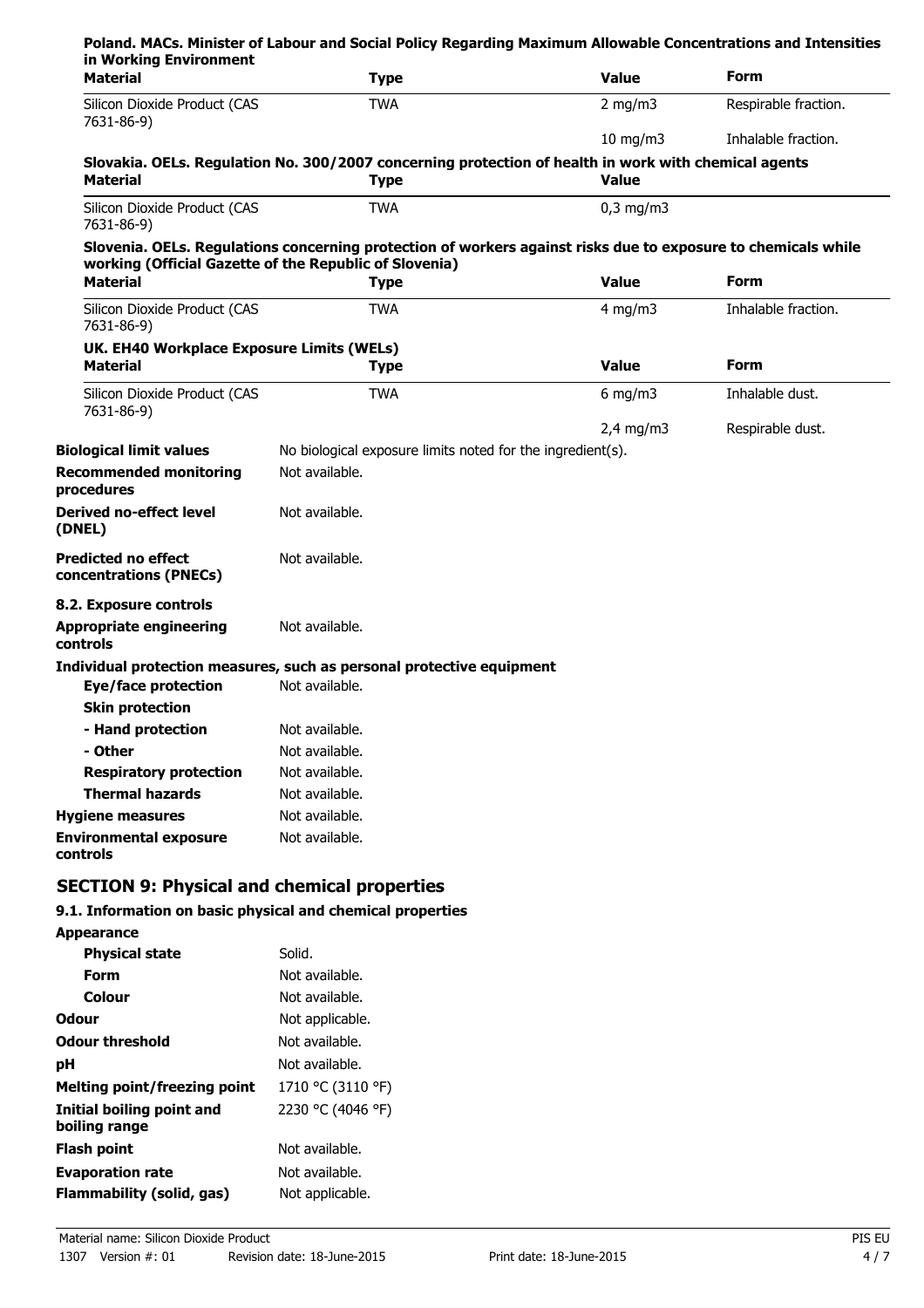## **Upper/lower flammability or explosive limits**

| Flammability limit - lower Not available.<br>(%)  |                          |
|---------------------------------------------------|--------------------------|
| <b>Flammability limit -</b><br>upper $(% )$       | Not available.           |
| <b>Vapour pressure</b>                            | < 0,0000001 kPa at 25 °C |
| <b>Vapour density</b>                             | Not available.           |
| <b>Relative density</b>                           | Not available.           |
| Solubility(ies)                                   |                          |
| Solubility (water)                                | Insoluble                |
| Solubility (other)                                | Not available.           |
| <b>Partition coefficient</b><br>(n-octanol/water) | Not available.           |
| <b>Auto-ignition temperature</b>                  | Not available.           |
| <b>Decomposition temperature</b>                  | Not available.           |
| <b>Viscosity</b>                                  | Not available.           |
| <b>Explosive properties</b>                       | Not available.           |
| <b>Oxidizing properties</b>                       | Not available.           |
| 9.2. Other information                            |                          |
| <b>Heat of combustion</b><br>(NFPA 30B)           | $0 \text{ kJ/g}$         |
| Molecular formula                                 | O <sub>2</sub> Si        |
| <b>Molecular weight</b>                           | 60,09 g/mol              |
|                                                   |                          |

## **SECTION 10: Stability and reactivity**

| 10.1. Reactivity                            | Not available. |
|---------------------------------------------|----------------|
| 10.2. Chemical stability                    | Not available. |
| 10.3. Possibility of hazardous<br>reactions | Not available. |
| 10.4. Conditions to avoid                   | Not available. |
| 10.5. Incompatible materials                | Not available. |
| 10.6. Hazardous<br>decomposition products   | Not available. |

## **SECTION 11: Toxicological information**

| Not available.                                  |  |  |  |  |
|-------------------------------------------------|--|--|--|--|
| <b>Information on likely routes of exposure</b> |  |  |  |  |
| Not available.                                  |  |  |  |  |
| Not available.                                  |  |  |  |  |
| Not available.                                  |  |  |  |  |
| Not available.                                  |  |  |  |  |
| Not available.                                  |  |  |  |  |
|                                                 |  |  |  |  |

## **11.1. Information on toxicological effects**

| <b>Product</b>                          | <b>Species</b> | <b>Test results</b> |
|-----------------------------------------|----------------|---------------------|
| Silicon Dioxide Product (CAS 7631-86-9) |                |                     |
| <b>Acute</b>                            |                |                     |
| Oral                                    |                |                     |
| LD50                                    | Mouse          | $>15000$ mg/kg      |
|                                         | Rat            | $> 22500$ mg/kg     |
| <b>Skin corrosion/irritation</b>        | Not available. |                     |
| Serious eye damage/eye<br>irritation    | Not available. |                     |
| <b>Respiratory sensitisation</b>        | Not available. |                     |
| <b>Skin sensitisation</b>               | Not available. |                     |
| <b>Germ cell mutagenicity</b>           | Not available. |                     |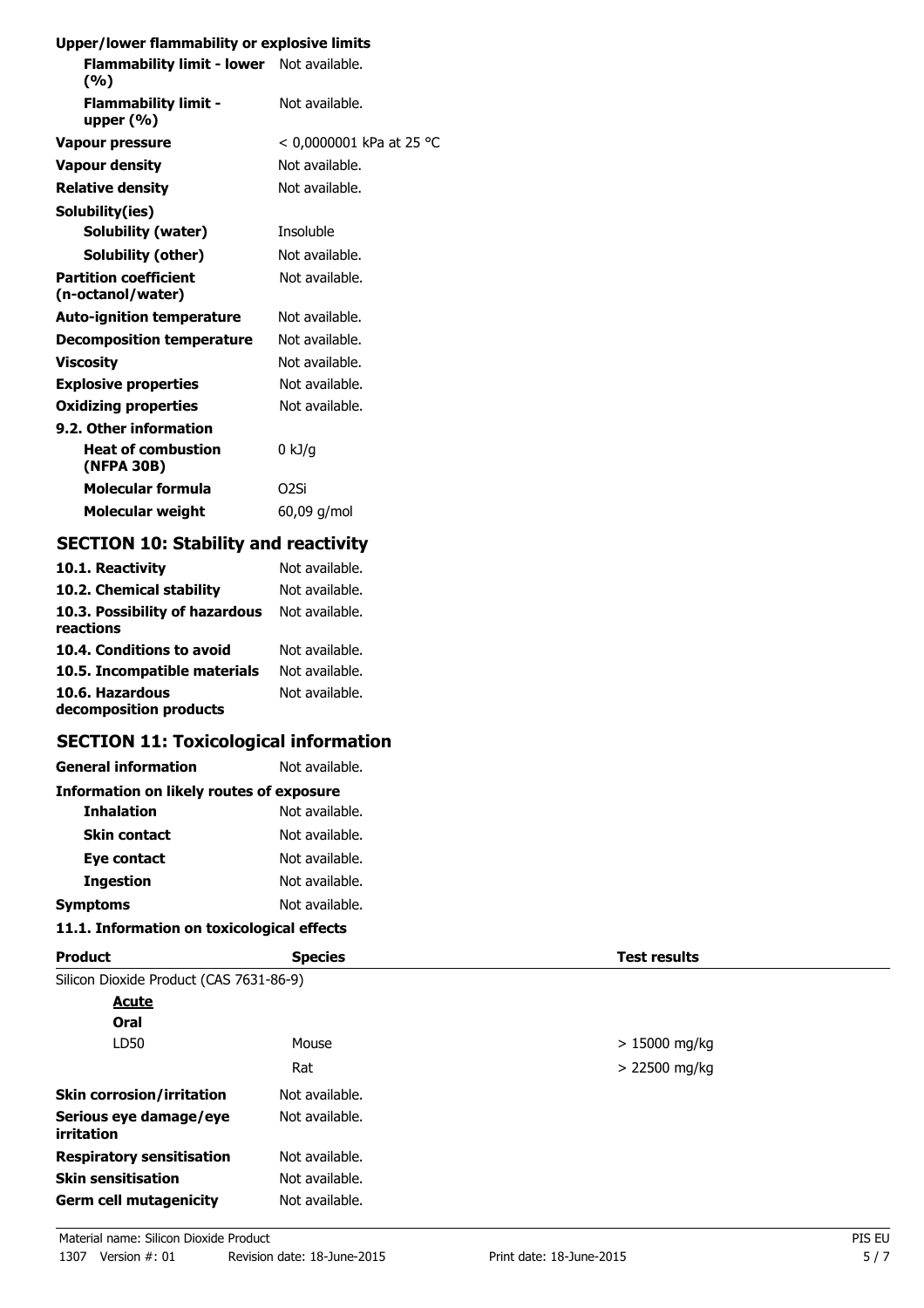#### **Carcinogenicity**

#### **IARC Monographs. Overall Evaluation of Carcinogenicity**

| Silicon Dioxide Product (CAS 7631-86-9)               |                | 3 Not classifiable as to carcinogenicity to humans. |
|-------------------------------------------------------|----------------|-----------------------------------------------------|
| <b>Reproductive toxicity</b>                          | Not available. |                                                     |
| Specific target organ toxicity<br>- single exposure   | Not available. |                                                     |
| Specific target organ toxicity<br>- repeated exposure | Not available. |                                                     |
| <b>Aspiration hazard</b>                              | Not available. |                                                     |
| Mixture versus substance<br><i>information</i>        | Not available. |                                                     |
| <b>Other information</b>                              | Not available. |                                                     |

## **SECTION 12: Ecological information**

| 12.1. Toxicity                                            | No toxicity data noted for the ingredient(s). |
|-----------------------------------------------------------|-----------------------------------------------|
| 12.2. Persistence and<br>degradability                    | Not available.                                |
| 12.3. Bioaccumulative<br>potential                        | Not available.                                |
| <b>Partition coefficient</b><br>n-octanol/water (log Kow) | Not available.                                |
| <b>Bioconcentration factor (BCF)</b>                      | Not available.                                |
| 12.4. Mobility in soil                                    | Not available.                                |
| 12.5. Results of PBT<br>and vPvB<br>assessment            | Not a PBT or vPvB substance or mixture.       |
| 12.6. Other adverse effects                               | Not available.                                |

## **SECTION 13: Disposal considerations**

#### **13.1. Waste treatment methods**

| <b>Residual waste</b>  | Not available. |
|------------------------|----------------|
| Contaminated packaging | Not available. |
| EU waste code          | Not available. |

### **SECTION 14: Transport information**

#### **ADR**

Not regulated as dangerous goods.

#### **RID**

Not regulated as dangerous goods.

#### **ADN**

Not regulated as dangerous goods.

#### **IATA**

Not regulated as dangerous goods.

#### **IMDG**

Not regulated as dangerous goods.

### **SECTION 15: Regulatory information**

# **15.1. Safety, health and environmental regulations/legislation specific for the substance or mixture**

**EU regulations**

**Regulation (EC) No. 1005/2009 on substances that deplete the ozone layer, Annex I, as amended** Not listed.

**Regulation (EC) No. 1005/2009 on substances that deplete the ozone layer, Annex II, as amended** Not listed.

**Regulation (EC) No. 850/2004 on persistent organic pollutants, Annex I** Not listed.

**Regulation (EC) No. 689/2008 concerning the export and import of dangerous chemicals, Annex I, part 1** Not listed.